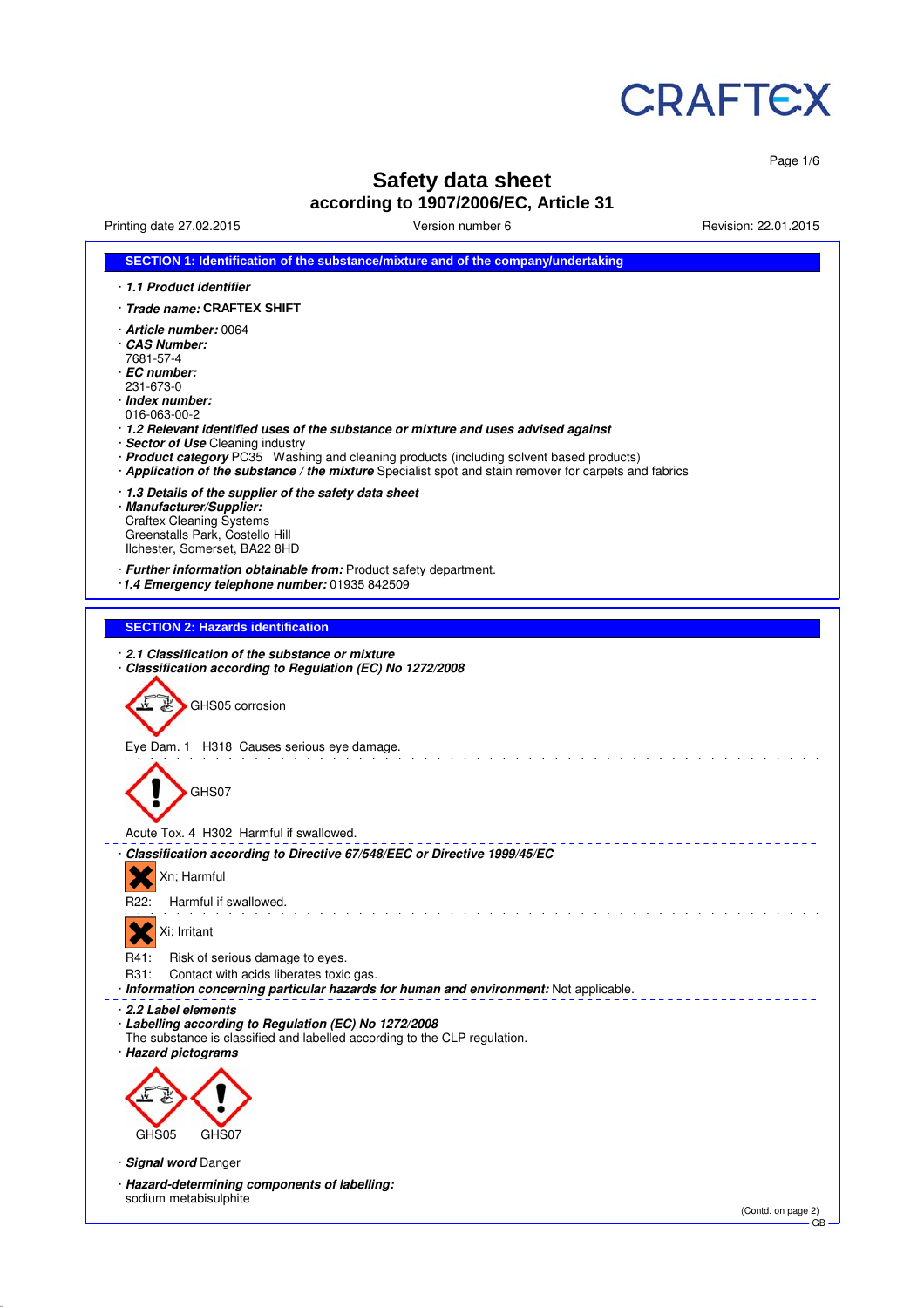Printing date 27.02.2015 Version number 6 Revision: 22.01.2015

## **Trade name: CRAFTEX SHIFT**

(Contd. of page 1) · **Hazard statements** H302 Harmful if swallowed. H318 Causes serious eye damage. · **Precautionary statements** P101 If medical advice is needed, have product container or label at hand.<br>P102 Keep out of reach of children P102 Keep out of reach of children.<br>P103 Read label before use. P103 Read label before use.<br>P280 Wear protective gloves P280 Wear protective gloves/protective clothing/eye protection/face protection.<br>P264 Wash thoroughly after handling. Wash thoroughly after handling. P305+P351+P338 IF IN EYES: Rinse cautiously with water for several minutes. Remove contact lenses, if present and easy to do. Continue rinsing. P310 Immediately call a POISON CENTER/doctor.<br>P301+P312 IF SWALLOWED: Call a POISON CENTER/ P301+P312 IF SWALLOWED: Call a POISON CENTER/doctor if you feel unwell.<br>P501 P501 Dispose of contents/container in accordance with local/regional/nation Dispose of contents/container in accordance with local/regional/national/international regulations. · **Additional information:** EUH031 Contact with acids liberates toxic gas. · **2.3 Other hazards** · **Results of PBT and vPvB assessment** · **PBT:** Not applicable. · **vPvB:** Not applicable. **SECTION 3: Composition/information on ingredients** · **3.1 Chemical characterisation: Substances** · **CAS No. Description** 7681-57-4 sodium metabisulphite · **Identification number(s)** · **EC number:** 231-673-0 · **Index number:** 016-063-00-2 · **Regulation (EC) No 648/2004 on detergents / Labelling for contents** preservation agents (SODIUM METABISULFITE) ≥ 30%

## **SECTION 4: First aid measures**

#### · **4.1 Description of first aid measures**

· **General information:**

Symptoms of poisoning may even occur after several hours; therefore medical observation for at least 48 hours after the accident.

- · **After inhalation:** Supply fresh air; consult doctor in case of complaints.
- · **After skin contact:** Generally the product does not irritate the skin.
- · **After eye contact:** Rinse opened eye for several minutes under running water. Then consult a doctor.
- · **After swallowing:** Call for a doctor immediately.
- · **4.2 Most important symptoms and effects, both acute and delayed** No further relevant information available.
- · **4.3 Indication of any immediate medical attention and special treatment needed**

No further relevant information available.

## **SECTION 5: Firefighting measures**

· **5.1 Extinguishing media**

- · **Suitable extinguishing agents:** CO2, powder or water spray. Fight larger fires with water spray or alcohol resistant foam.
- · **5.2 Special hazards arising from the substance or mixture** No further relevant information available.
- · **5.3 Advice for firefighters**
- · **Protective equipment:** Mouth respiratory protective device.

## **SECTION 6: Accidental release measures**

· **6.1 Personal precautions, protective equipment and emergency procedures** Mount respiratory protective device.

- · **6.2 Environmental precautions:** Do not allow to enter sewers/ surface or ground water.
- · **6.3 Methods and material for containment and cleaning up:** Dispose contaminated material as waste according to item 13.

(Contd. on page 3) GB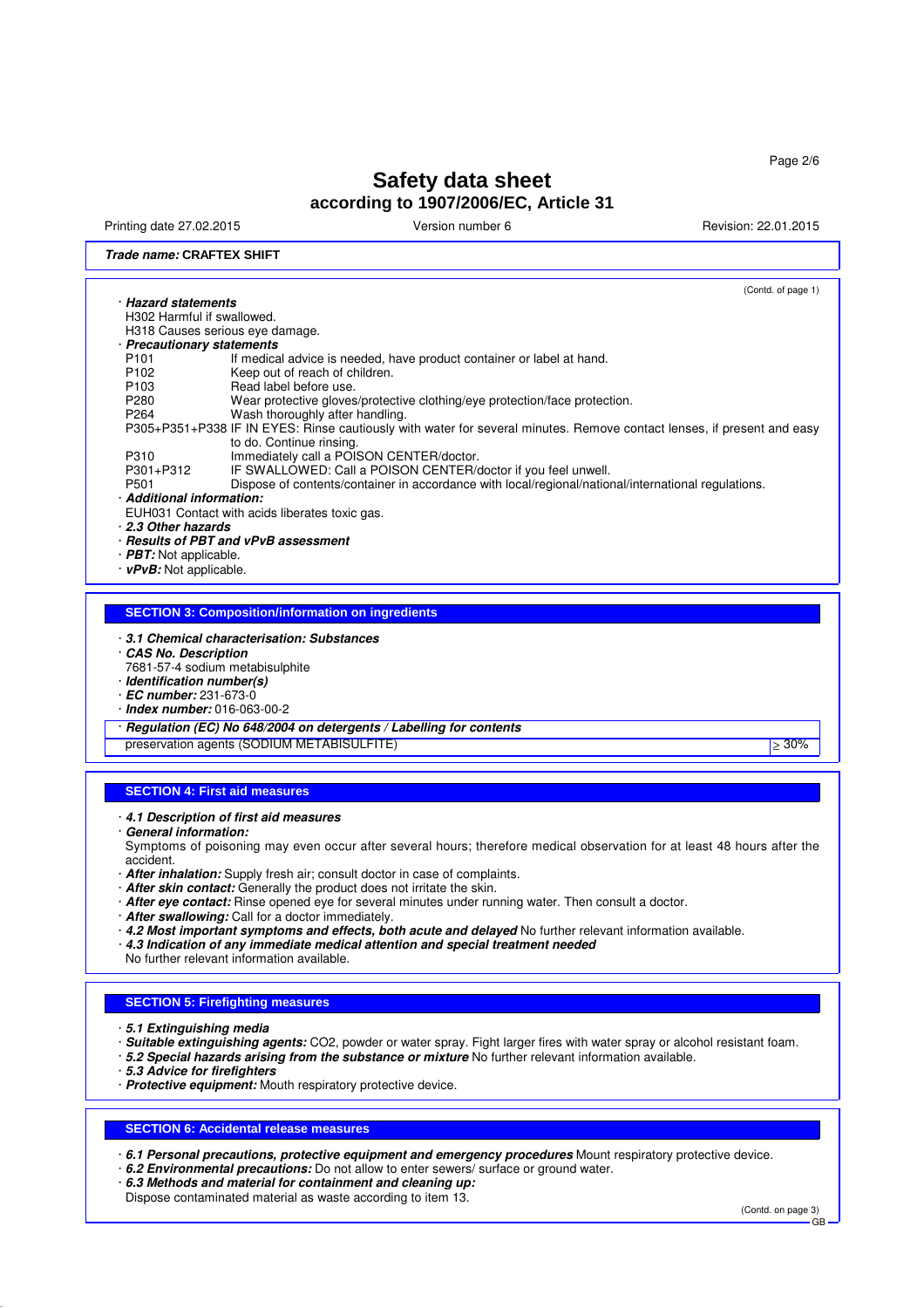Printing date 27.02.2015 Version number 6 Revision: 22.01.2015

(Contd. of page 2)

## **Trade name: CRAFTEX SHIFT**

#### · **6.4 Reference to other sections**

See Section 7 for information on safe handling.

See Section 8 for information on personal protection equipment.

See Section 13 for disposal information.

## **SECTION 7: Handling and storage**

· **7.1 Precautions for safe handling** No special precautions are necessary if used correctly. · **Information about fire - and explosion protection:** No special measures required.

· **7.2 Conditions for safe storage, including any incompatibilities**

- · **Storage:**
- · **Requirements to be met by storerooms and receptacles:** No special requirements.
- · **Information about storage in one common storage facility:** Do not store together with acids.
- · **Further information about storage conditions:** None.
- · **7.3 Specific end use(s)** No further relevant information available.

## **SECTION 8: Exposure controls/personal protection**

· **Additional information about design of technical facilities:** No further data; see item 7.

#### · **8.1 Control parameters**

- · **Ingredients with limit values that require monitoring at the workplace:**
- **7681-57-4 sodium metabisulphite**

WEL Long-term value: 5 mg/m<sup>3</sup>

· **Additional information:** The lists valid during the making were used as basis.

- · **8.2 Exposure controls**
- · **Personal protective equipment:**
- · **General protective and hygienic measures:**
- Keep away from foodstuffs, beverages and feed.
- Immediately remove all soiled and contaminated clothing
- Wash hands before breaks and at the end of work.
- Avoid contact with the eyes.
- · **Respiratory protection:** Not required.
- · **Protection of hands:**

The glove material has to be impermeable and resistant to the product/ the substance/ the preparation.

Due to missing tests no recommendation to the glove material can be given for the product/ the preparation/ the chemical mixture.

Selection of the glove material on consideration of the penetration times, rates of diffusion and the degradation **Material of gloves** 

The selection of the suitable gloves does not only depend on the material, but also on further marks of quality and varies from manufacturer to manufacturer.

· **Penetration time of glove material**

The exact break through time has to be found out by the manufacturer of the protective gloves and has to be observed. · **Eye protection:**



Tightly sealed goggles

| <b>SECTION 9: Physical and chemical properties</b>            |                                                                                |                              |  |  |  |  |
|---------------------------------------------------------------|--------------------------------------------------------------------------------|------------------------------|--|--|--|--|
| <b>General Information</b><br>Appearance:<br>Form:<br>Colour: | . 9.1 Information on basic physical and chemical properties<br>Powder<br>White |                              |  |  |  |  |
| <b>Odour:</b>                                                 | Pungent                                                                        |                              |  |  |  |  |
|                                                               |                                                                                | (Contd. on page 4)<br>$\sim$ |  |  |  |  |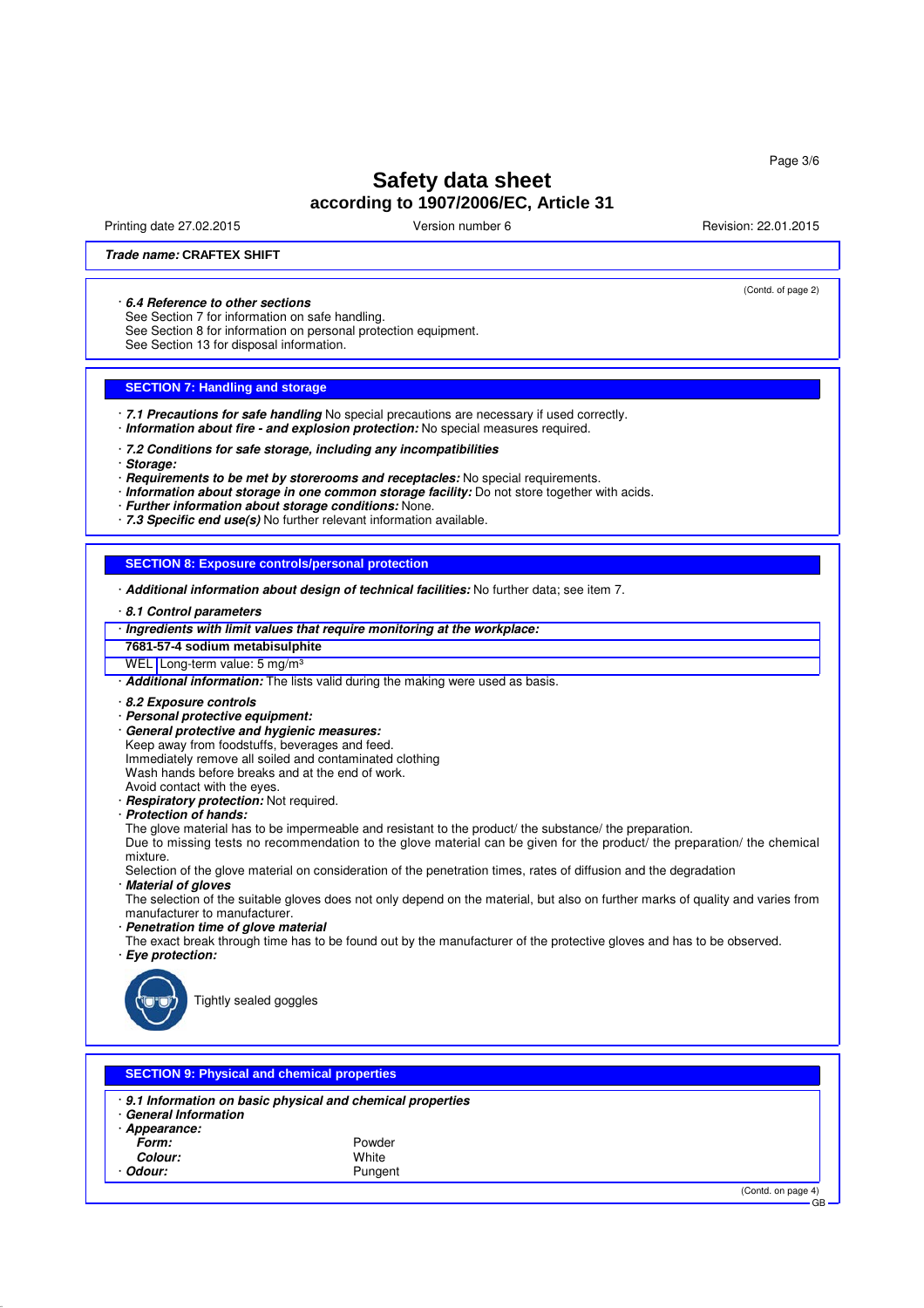Printing date 27.02.2015 **Version number 6** Nevision: 22.01.2015 **Revision: 22.01.2015** 

## **Trade name: CRAFTEX SHIFT**

|                                                                                            | (Contd. of page 3)                                                   |
|--------------------------------------------------------------------------------------------|----------------------------------------------------------------------|
| <b>Odour threshold:</b>                                                                    | Not determined.                                                      |
| pH-value at 20 $°C$ :                                                                      | 5                                                                    |
| Change in condition<br>Melting point/Melting range:<br><b>Boiling point/Boiling range:</b> | Undetermined.<br>Undetermined.                                       |
| · Flash point:                                                                             | Not applicable.                                                      |
| · Flammability (solid, gaseous):                                                           | Product is not flammable.                                            |
| Ignition temperature:                                                                      |                                                                      |
| Decomposition temperature:                                                                 | Not determined.                                                      |
| Self-igniting:                                                                             | Not determined.                                                      |
| · Danger of explosion:                                                                     | Product does not present an explosion hazard.                        |
| <b>Explosion limits:</b><br>Lower:<br>Upper:                                               | Not determined.<br>Not determined.                                   |
| Vapour pressure:                                                                           | Not applicable.                                                      |
| Density at 20 $°C$ :<br><b>Relative density</b><br>Vapour density<br>· Evaporation rate    | 1.2 $g/cm3$<br>Not determined.<br>Not applicable.<br>Not applicable. |
| Solubility in / Miscibility with<br>water:                                                 | Soluble.                                                             |
| · Partition coefficient (n-octanol/water): Not determined.                                 |                                                                      |
| · Viscosity:<br>Dynamic:<br>Kinematic:<br>Organic solvents:                                | Not applicable.<br>Not applicable.<br>0.0%                           |
| Solids content:<br>9.2 Other information                                                   | 100.0 $%$<br>No further relevant information available.              |

## **SECTION 10: Stability and reactivity**

· **10.1 Reactivity**

· **10.2 Chemical stability**

· **Thermal decomposition / conditions to be avoided:** No decomposition if used according to specifications.

· **10.3 Possibility of hazardous reactions** Contact with acids releases toxic gases.

· **10.4 Conditions to avoid** No further relevant information available.

- · **10.5 Incompatible materials:** No further relevant information available.
- · **10.6 Hazardous decomposition products:** No dangerous decomposition products known.

## **SECTION 11: Toxicological information**

|  |  | 11.1 Information on toxicological effects |  |  |  |  |
|--|--|-------------------------------------------|--|--|--|--|
|--|--|-------------------------------------------|--|--|--|--|

· **Acute toxicity:**

## · **LD/LC50 values relevant for classification:**

**7681-57-4 sodium metabisulphite**

## $1540$  mg/kg (rat)

LC50/96 h 100 - 200 mg/l (fish)

· **Primary irritant effect:**

· **on the skin:** No irritant effect.

· **on the eye:** Strong irritant with the danger of severe eye injury.

(Contd. on page 5)  $\mathbf{\hat{G}}$ B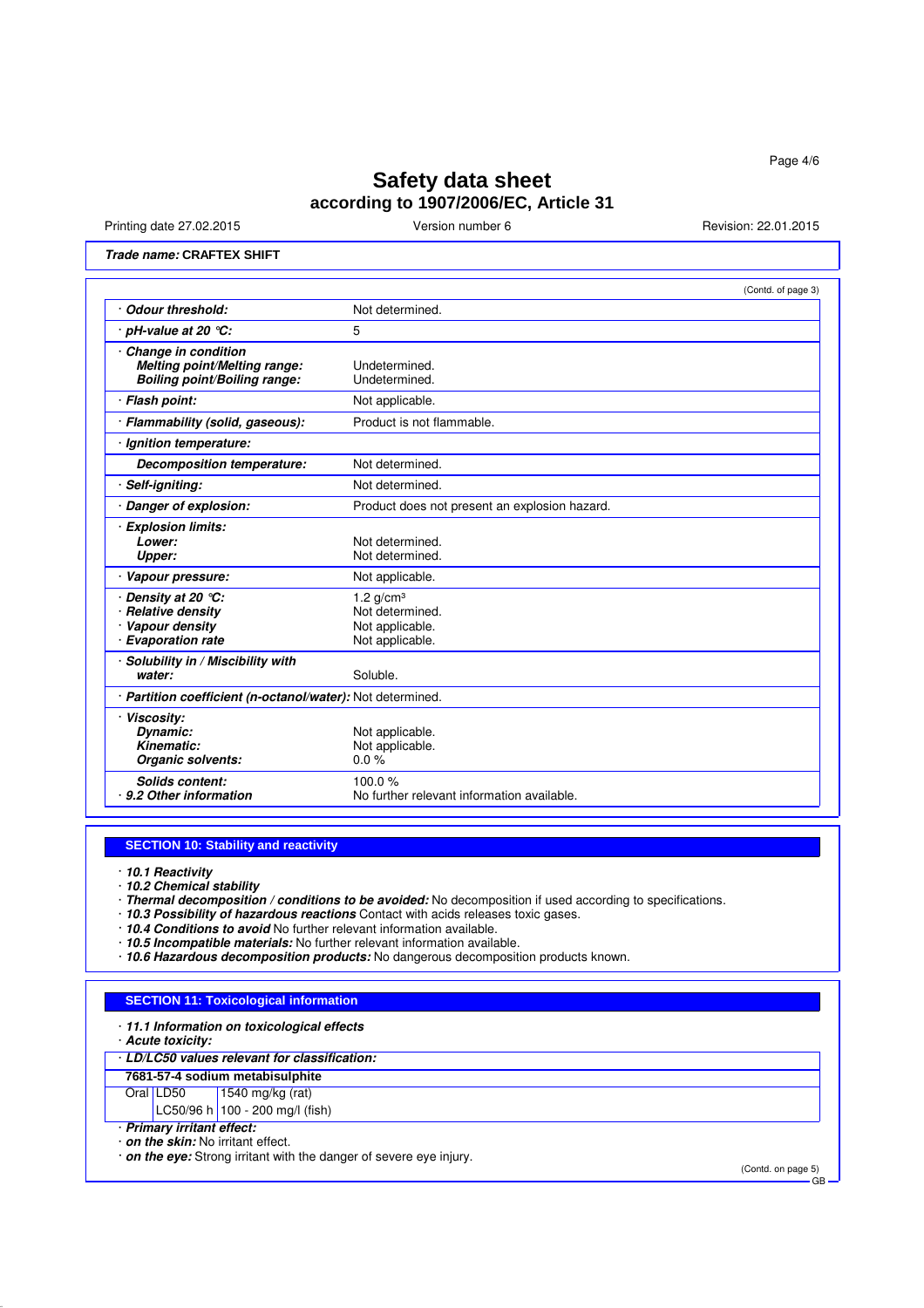Printing date 27.02.2015 **Version number 6** Revision: 22.01.2015 **Revision: 22.01.2015** 

(Contd. of page 4)

## **Trade name: CRAFTEX SHIFT**

· **Sensitisation:** No sensitising effects known.

## **SECTION 12: Ecological information**

- · **12.1 Toxicity**
- · **Aquatic toxicity:** No further relevant information available.
- · **12.2 Persistence and degradability** No further relevant information available.
- · **12.3 Bioaccumulative potential** No further relevant information available.
- · **12.4 Mobility in soil** No further relevant information available.
- · **Additional ecological information:**
- · **General notes:**
- Water hazard class 1 (German Regulation) (Assessment by list): slightly hazardous for water
- Do not allow undiluted product or large quantities of it to reach ground water, water course or sewage system.
- · **12.5 Results of PBT and vPvB assessment**
- · **PBT:** Not applicable.
- · **vPvB:** Not applicable.
- · **12.6 Other adverse effects** No further relevant information available.

## **SECTION 13: Disposal considerations**

- · **13.1 Waste treatment methods**
- · **Recommendation** Must not be disposed together with household waste. Do not allow product to reach sewage system.
- · **Uncleaned packaging:**
- · **Recommendation:** Disposal must be made according to official regulations.
- · **Recommended cleansing agents:** Water, if necessary together with cleansing agents.

| <b>SECTION 14: Transport information</b>                                        |                                                                                                                          |  |
|---------------------------------------------------------------------------------|--------------------------------------------------------------------------------------------------------------------------|--|
| $\cdot$ 14.1 UN-Number<br>· ADR                                                 | <b>UN3288</b>                                                                                                            |  |
| ⋅ 14.2 UN proper shipping name<br>$·$ ADR                                       | 3288 TOXIC SOLID, INORGANIC, N.O.S.                                                                                      |  |
| 14.3 Transport hazard class(es)                                                 |                                                                                                                          |  |
| $·$ ADR<br>· Class                                                              | 6.1 Toxic substances.                                                                                                    |  |
| 14.4 Packing group<br>· ADR                                                     | $\mathbf{III}$                                                                                                           |  |
| 14.5 Environmental hazards:<br><b>Marine pollutant:</b>                         | <b>No</b>                                                                                                                |  |
| 14.6 Special precautions for user                                               | Warning: Toxic substances.                                                                                               |  |
| 14.7 Transport in bulk according to Annex II of<br>MARPOL73/78 and the IBC Code | Not applicable.                                                                                                          |  |
| Transport/Additional information:                                               |                                                                                                                          |  |
| $·$ ADR<br>· Limited quantities (LQ)<br>· Excepted quantities (EQ)              | $5$ kg<br>Code: E1<br>Maximum net quantity per inner packaging: 30 g<br>Maximum net quantity per outer packaging: 1000 g |  |
| · Transport category<br>· Tunnel restriction code                               | F                                                                                                                        |  |
| · UN "Model Regulation":                                                        | UN3288, TOXIC SOLID, INORGANIC, N.O.S., 6.1, III                                                                         |  |

(Contd. on page 6)